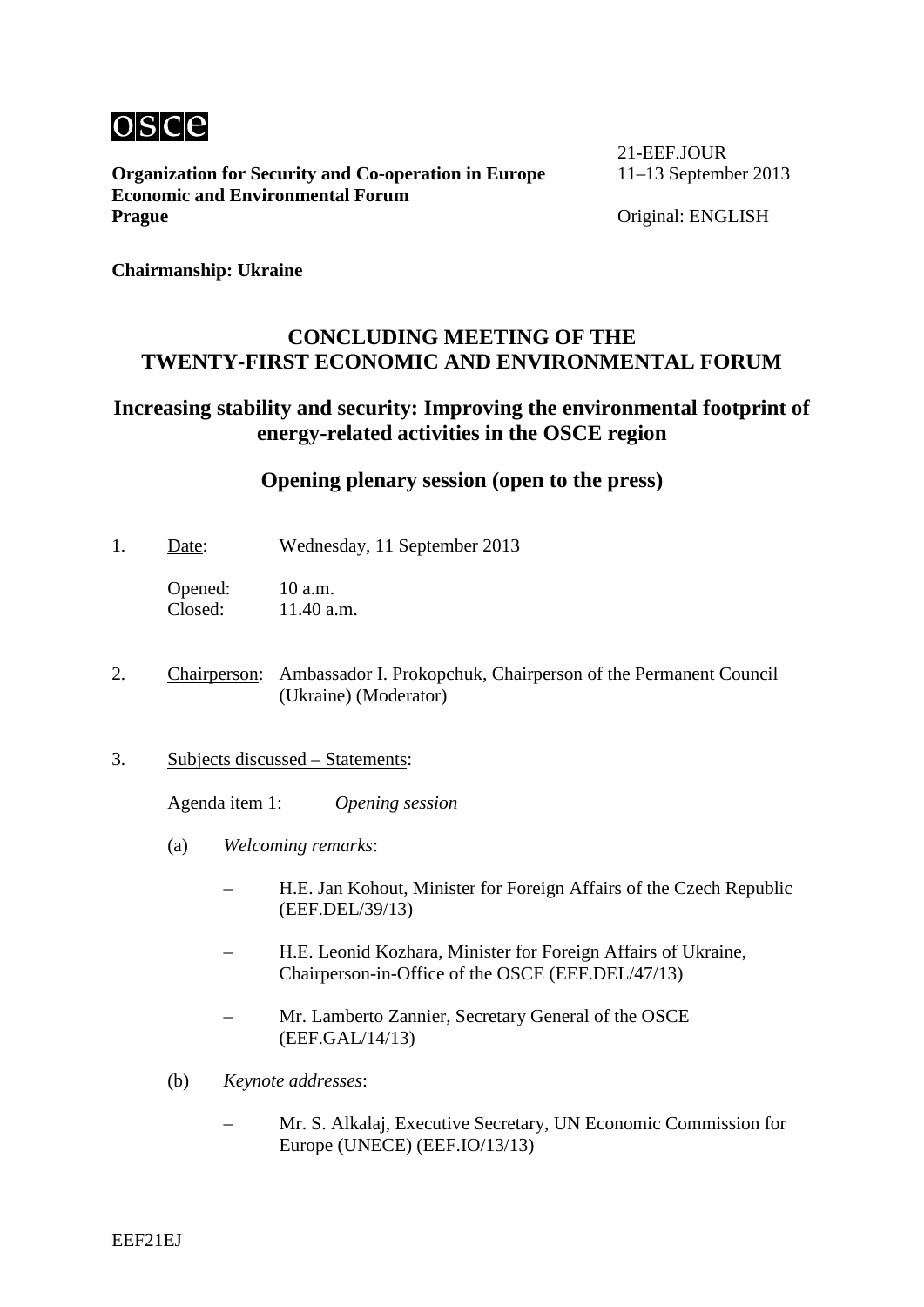- Mr. F. Barbaso, Deputy Director General, European Commission/DG Energy (EEF.IO/12/13)
- (c) *Discussion*: United States of America (EEF.DEL/50/13), Russian Federation, Belarus (EEF.DEL/38/13), Kazakhstan, Turkey (EEF.DEL/40/13), Switzerland, Armenia, Moderator
- 4. Next meeting:

Wednesday, 11 September 2013, at 2.30 p.m., in the plenary hall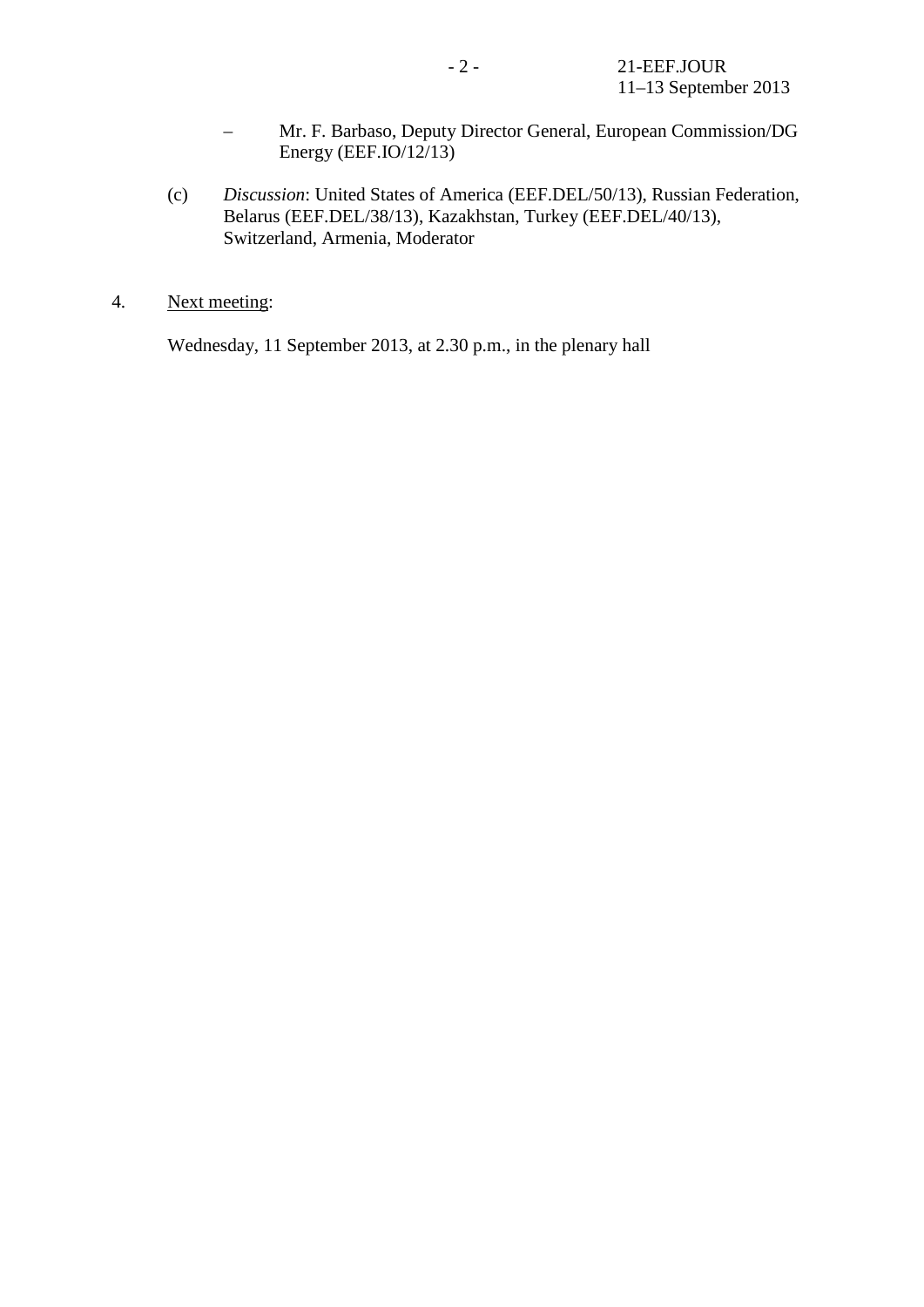# **Plenary session I**

1. Date: Wednesday, 11 September 2013

Opened: 2.30 p.m. Closed: 4.10 p.m.

2. Chairperson: Mr. H. Y. Yigitgüden (Co-ordinator of OSCE Economic and Environmental Activities (CoEEA)) (Moderator)

#### 3. Subjects discussed – Statements:

Agenda item 2: *Review of the implementation of OSCE commitments in the field of energy*

- (a) *Keynote addresses*:
	- Mr. S. Foster, Sustainable Energy Division, UNECE (EEF.IO/18/13) (EEF.IO/18/13/Add.1)
	- Mr. B. Milicevic, Sustainable Energy Division, UNECE
- (b) *Discussion*: Moderator, United States of America, Azerbaijan, Mr. S. Foster (keynote speaker), Armenia, Mr. B. Milicevic (keynote speaker)

### 4. Next meeting:

Wednesday, 11 September 2013, at 5 p.m., in the plenary hall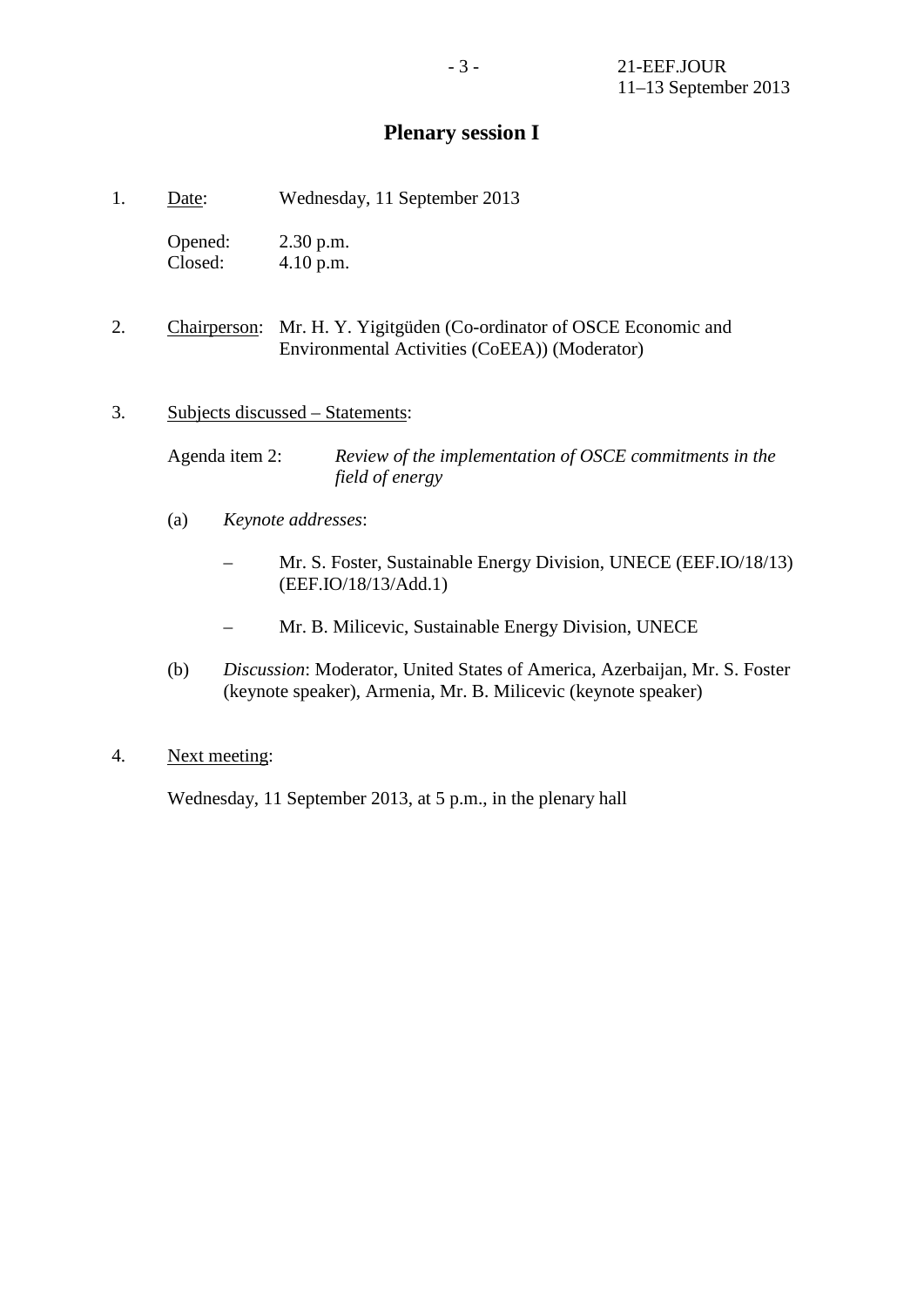# **Plenary session II**

| Date: | Wednesday, 11 September 2013 |  |  |
|-------|------------------------------|--|--|
|       |                              |  |  |

Opened: 4.55 p.m. Closed: 6.10 p.m.

- 2. Chairperson: Ambassador M. Melenevskyi, Ambassador-at-Large on Environmental Issues, Ministry for Foreign Affairs of Ukraine (Moderator)
- 3. Subjects discussed Statements:

Agenda item 3: *Special event: Promoting transparency and good governance in the energy sector*

- (a) *Panellists*:
	- Mr. I. Ryzhkov, Ministry for Energy and the Coal Industry, Ukraine
	- Ms. M. van Riet, "Publish What You Pay", United Kingdom
	- Ms. H. Mammadova, Ministry for Foreign Affairs, Azerbaijan
	- Mr. S. Hysaj, EITI Albania
	- Ms. S. Habes, BH Radio 1, Bosnia and Herzegovina
- (b) *Discussion*: Moderator, Mr. I. Ryzhkov (keynote speaker), Ms. H. Mammadova (keynote speaker), Ms. M. van Riet (keynote speaker), Ms. S. Habes (keynote speaker), Mr. S. Hysaj (keynote speaker), United States of America, Ukraine, Czech Republic
- 4. Next meeting:

Thursday, 12 September 2013, at 9.30 a.m., in the plenary hall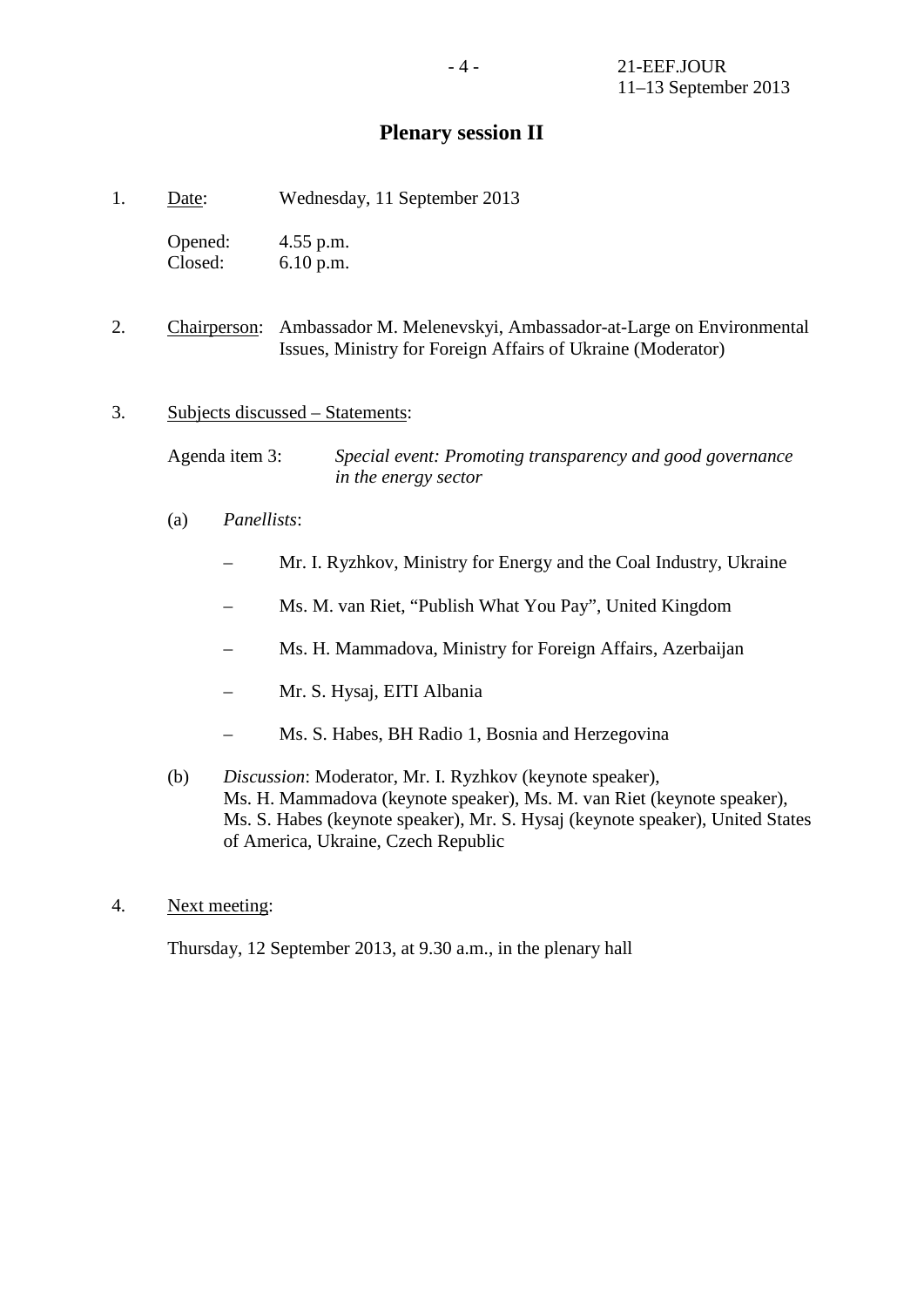# **Plenary session III**

1. Date: Thursday, 12 September 2013

Opened: 9.35 a.m. Closed: 11.10 a.m.

2. Chairperson: Ambassador O. Algayerová, Chairperson of the Economic and Environmental Committee (Moderator)

### 3. Subjects discussed – Statements:

Agenda item 4: *Session I: Strengthening policy and regulatory frameworks and fostering international co-operation to prevent adverse environmental impacts of energy activities*

- (a) *Keynote addresses*:
	- Ms. E. Salkicevic-Dizdarevic, Ministry of Foreign Trade and Economic Relations, Bosnia and Herzegovina (EEF.DEL/41/13)
	- Mr. M. Khakdodov, Ecological Commission of the Parliament, Tajikistan (EEF.DEL/42/13)
	- Ms. M. Germenchuk, Scientific centre "Ecology", Belarus (EEF.NGO/28/13) (EEF.NGO/28/13/Add.1)
	- Mr. T. Wuchte, Transnational Threats Department, OSCE (EEF.GAL/15/13)
- (b) *Discussion*: Uzbekistan, Mr. M. Khakdodov (keynote speaker), Ms. E. Salkicevic-Dizdarevic (keynote speaker), "Crude Accountability" (Kazakhstan), Mr. T. Wuchte (keynote speaker), Ms. M. Germenchuk (keynote speaker), Moderator

### 4. Next meeting:

Thursday, 12 September 2013, at 11.30 a.m., in the plenary hall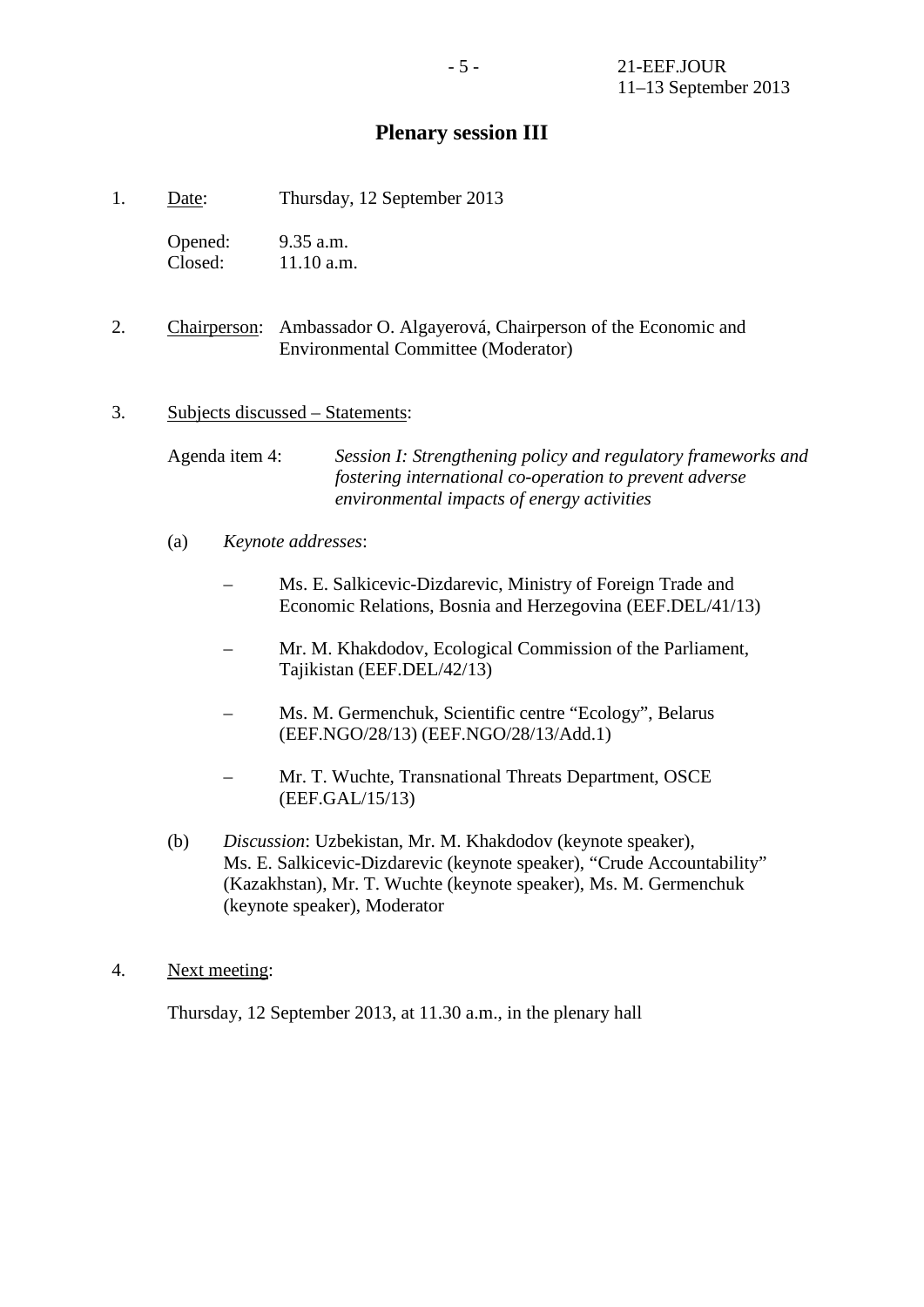# **Plenary session IV**

1. Date: Thursday, 12 September 2013

Opened: 11.40 a.m. Closed: 1.10 p.m.

2. Chairperson: Mr. S. Defilla, Energy Charter Secretariat (Moderator)

### 3. Subjects discussed – Statements:

Agenda item 5: *Session II: Strengthening policy and regulatory frameworks and fostering international co-operation to promote renewable energy and energy efficiency*

- (a) *Keynote addresses*:
	- Mr. T. Sultanov, Regional Environmental Centre for Central Asia, Uzbekistan (EEF.DEL/43/13)
	- Mr. Y. A. Shcherbanin, Russian State University of Oil and Gas (EEF.NGO/29/13)
	- Mr. T. Jafarov, State Agency for Alternative and Renewable Energy Sources, Azerbaijan (EEF.DEL/44/13)
	- Ms. L. E. Williamson, Renewable Energy Policy Network for the 21st Century ("REN21") (EEF.NGO/30/13)
	- Mr. D. Trifunovic, Ministry of Energy, Development and Environmental Protection, Serbia (EEF.DEL/45/13)
- (b) *Discussion*: Moderator (EEF.IO/14/13), Georgia, Executive Committee of the Commonwealth of Independent States

## 4. Next meeting:

Thursday, 12 September 2013, at 2.30 p.m., in the plenary hall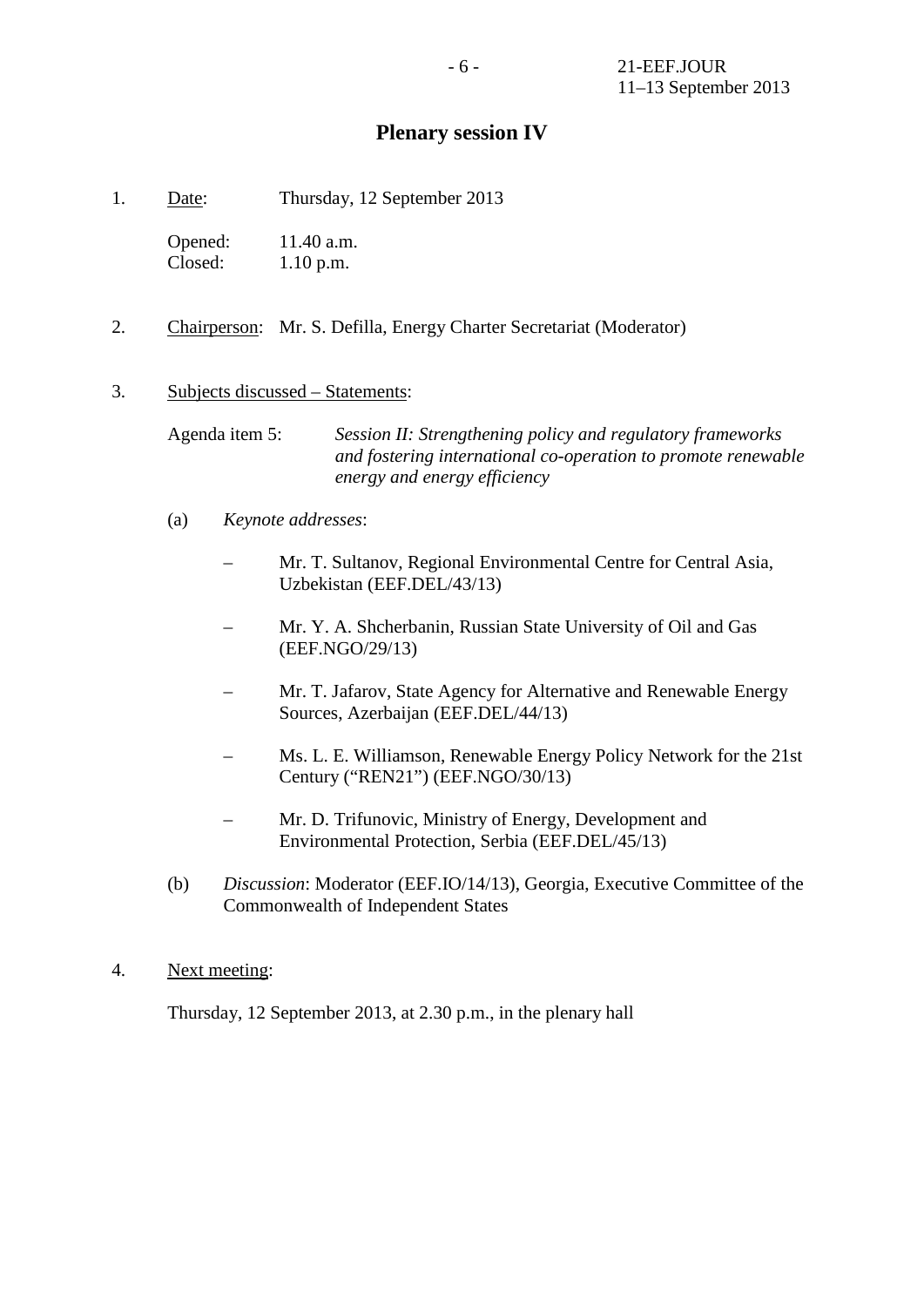# **Plenary session V**

1. Date: Thursday, 12 September 2013

Opened: 2.30 p.m. Closed: 4.05 p.m.

2. Chairperson: Ms. M. Szigeti Bonifert, Regional Environmental Centre for Central and Eastern Europe (Moderator)

### 3. Subjects discussed – Statements:

Agenda item 6: *Session III: Increasing security and stability through reinforcing environmental good governance in planning, financing and implementing energy-related activities*

- (a) *Keynote addresses*:
	- Mr. M. Thurman, United Nations Development Programme (UNDP) (EEF.IO/15/13)
	- Ms. A. Sospanova, Ministry of Environmental Protection, Kazakhstan (EEF.DEL/46/13)
	- Mr. K. M. Księżopolski, Institute of International Relations of Warsaw University (EEF.NGO/32/13)
	- Ms. M. de Wild-Scholten, SmartGreenScans, Netherlands (EEF.NGO/31/13)
- (b) *Discussion*: "Crude Accountability" (Kazakhstan), Moderator, Ms. A. Sospanova (keynote speaker), Tajikistan, Belarus, Azerbaijan, Armenia, Mr. M. Thurman (keynote speaker), Mr. K. M. Księżopolski (keynote speaker), Ms. M. de Wild-Scholten (keynote speaker)
- 4. Next meeting:

Thursday, 12 September 2013, at 4.30 p.m., in the plenary hall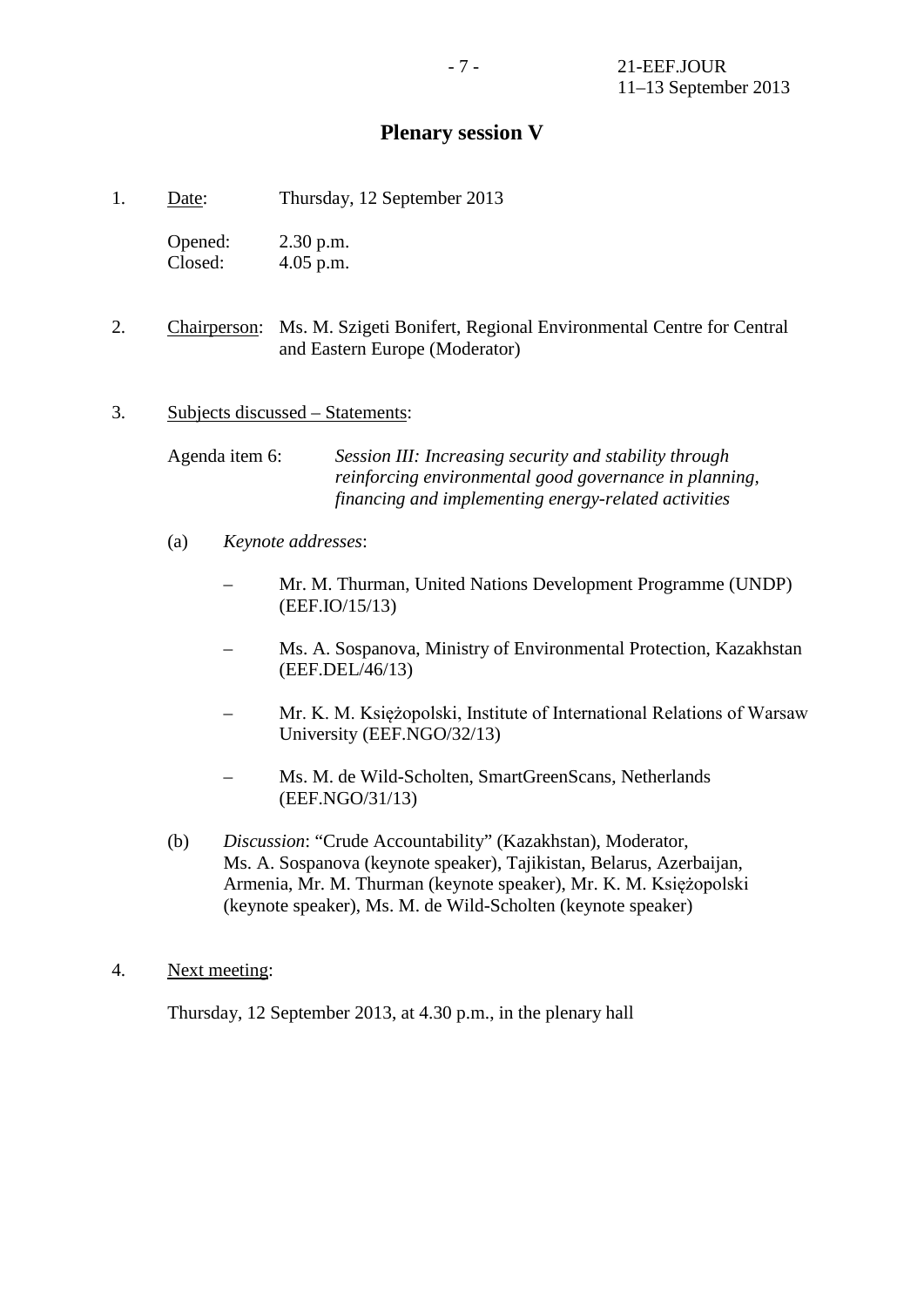# **Plenary session VI**

1. Date: Thursday, 12 September 2013

| Opened: | 4.35 p.m. |
|---------|-----------|
| Closed: | 5.50 p.m. |

2. Chairperson: Mr. J. Dusik, United Nations Environment Programme (UNEP) (Moderator)

### 3. Subjects discussed – Statements:

Agenda item 7: *Session IV: Co-operation between the public and the private sector and international organizations to improve the environmental footprint of energy-related activities*

- (a) *Keynote addresses*:
	- Ms. R. Ianna, Ministry for the Environment, Land and Sea, Italy (EEF.DEL/49/13)
	- Mr. D. Gielen, International Renewable Energy Agency (IRENA) (EEF.IO/16/13)
	- Mr. I. Parry, International Monetary Fund (IMF) (EEF.IO/17/13)
	- Mr. H. Rhomberg, Rhomberg Holding GmbH, Austria (EEF.NGO/33/13)
- (b) *Discussion*: Moderator, Armenia, Mr. H. Rhomberg (keynote speaker), Ms. R. Ianna (keynote speaker)
- 4. Next meeting:

Friday, 13 September 2013, at 9.30 a.m., in the plenary hall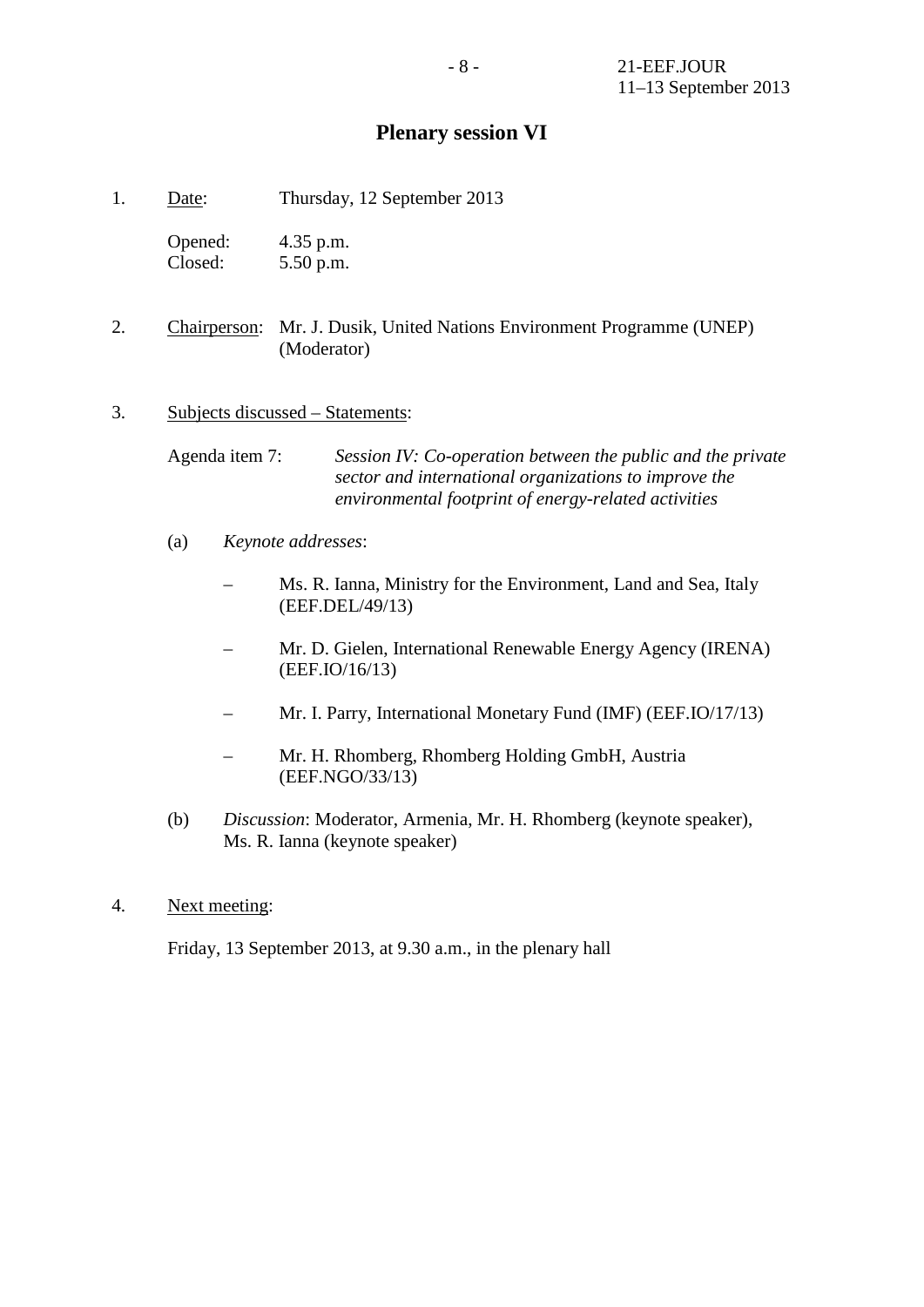# **Plenary session VII**

1. Date: Friday, 13 September 2013

Opened: 9.35 a.m. Closed: 11 a.m.

- 2. Chairperson: Ambassador M. Melenevskyi, Ambassador-at-Large on Environmental Issues, Ministry for Foreign Affairs of Ukraine (Moderator)
- 3. Subjects discussed Statements:

Agenda item 8: *Session V: Co-operation and partnerships on new and emerging environment-friendly technologies in the energy field*

- (a) *Keynote addresses*:
	- Mr. D. Houssin, International Energy Agency (EEF.IO/19/13/Rev.1)
	- Mr. A. Tucker, University of Texas, United States of America (EEF.NGO/35/13)
	- Mr. L. M. Grigoriev, Analytical Centre of the Government of the Russian Federation (EEF.DEL/48/13)
	- Mr. G. Rosso Cicogna, Central European Initiative (EEF.IO/20/13)
	- Mr. M. Gonchar, Center for Global Studies "Strategy XXI", Ukraine (EEF.NGO/36/13) (EEF.NGO/36/13/Add.1)
- (b) *Discussion*: Russian Federation
- 4. Next meeting:

Friday, 13 September 2013, at 11.30 a.m., in the plenary hall